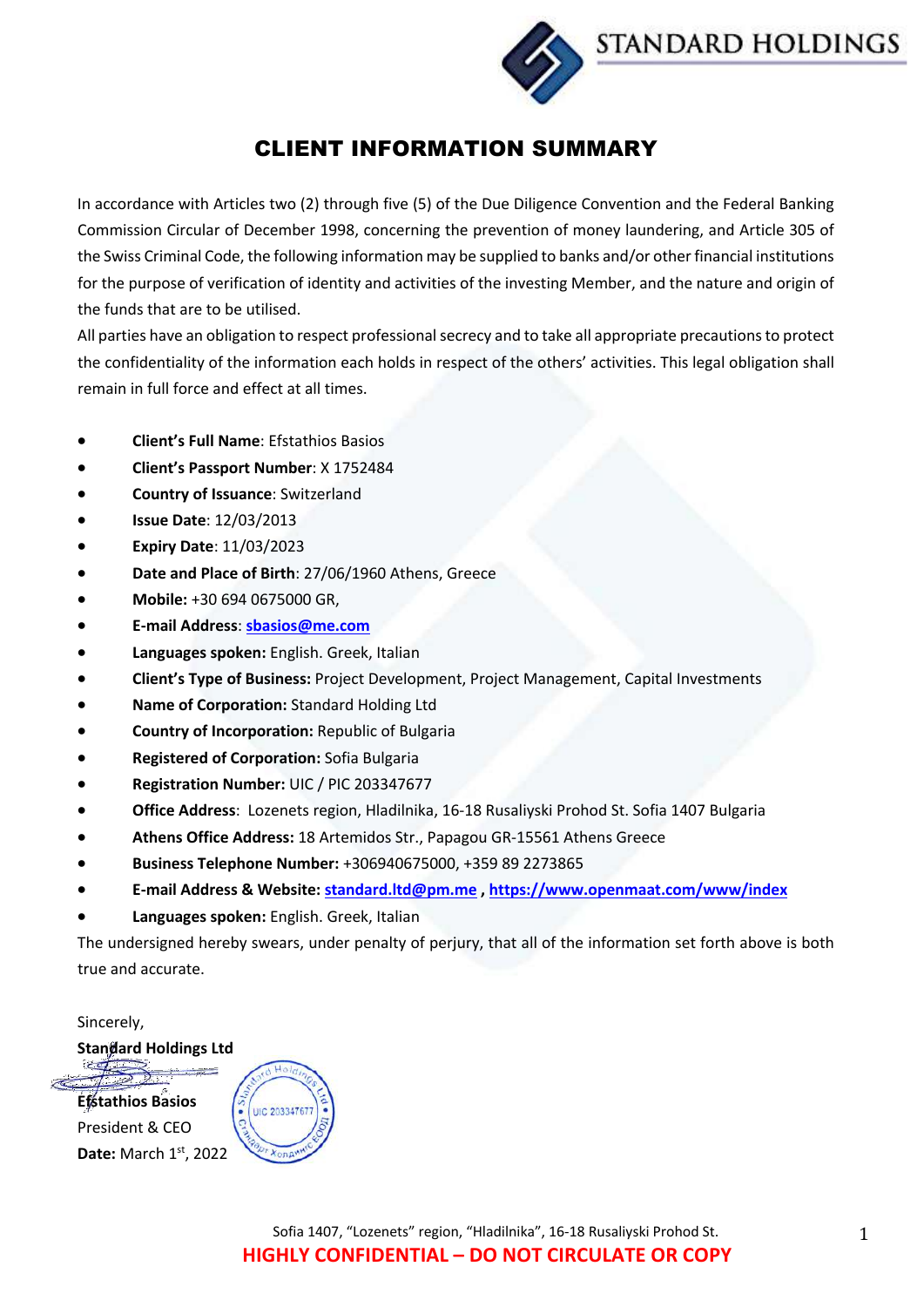

# BANK ACCOUNT DETAILS

**1.** 

## **Bank: PostBank / Eurobank Bulgaria AD**

Bank Address: 53, Tododr Kableshkov, 1618 Sofia, Bulgaria

Branch: 901 Sofia Tododor Kableshkov

Main Tel.: +35928166000,

Branch Tel.: +35928116393, FAX: +35929559114

Beneficiary: Standard Holdings Ltd

Beneficiary Address: Lozenets region, Hladilnika, 16-18 Rusaliyski Prohod St. Sofia 1407 Bulgaria

Account No.: 1605203895

EUR IBAN No.: BG59BPBI81701605203895

BIC: BPBIBGSF

USD Account No.: 1605203920

USD IBAN No.: BG63BPBI81701605203920

BGN Account No.: 1605202440

BGN IBAN No.: BG59BPBI81701605202440

Bank Officer: Malina Petrova /Operational Risk and Service Quality Manager

Bank Officer e-mail: mvpetrova@postbank.bg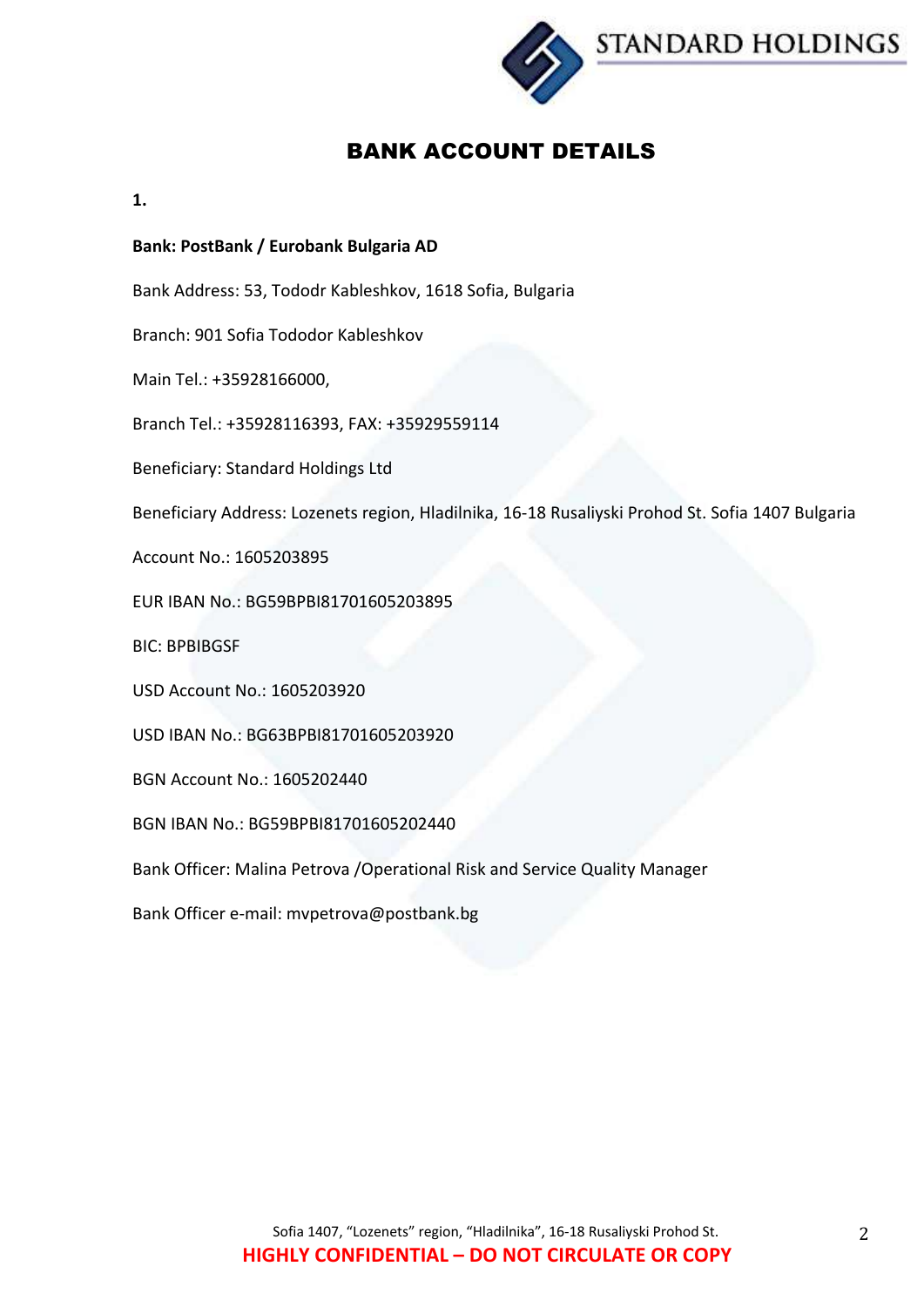

**2.**

Bank Name: Evolve Bank and Trust - https://www.getevolved.com/

Bank's address: Triad Centre III, 6070 Poplar Avenue, Suite 100, Memphis, Tennessee 38119

Account Holder: Standard Holdings Ltd

Beneficiary Address: 19 W 24th Street, NY 10010, United States

USD - Account number: 9600000000089665

Wire Routing number: 084009519

Account Type: Checking

**3.**

## **Bank Name: Wise Europe SA**

Address: Avenue Louise 54, Room S52, Brussels 1050, Belgium

Account holder: Standard Holdings Ltd

EUR - IBAN: BE95 9671 4624 6458

Bank code (SWIFT / BIC): TRWIBEB1XXX

**5.**

### **Bank Name: Wise Europe SA**

Address: 56 Shoreditch High Street, London E1 6JJ, United Kingdom

Account holder: Standard Holdings Ltd

Account number: 76313171

GBP - IBAN (to receive from UK only): GB45 TRWI 2314 7076 3131 71

UK sort code: 23-14-70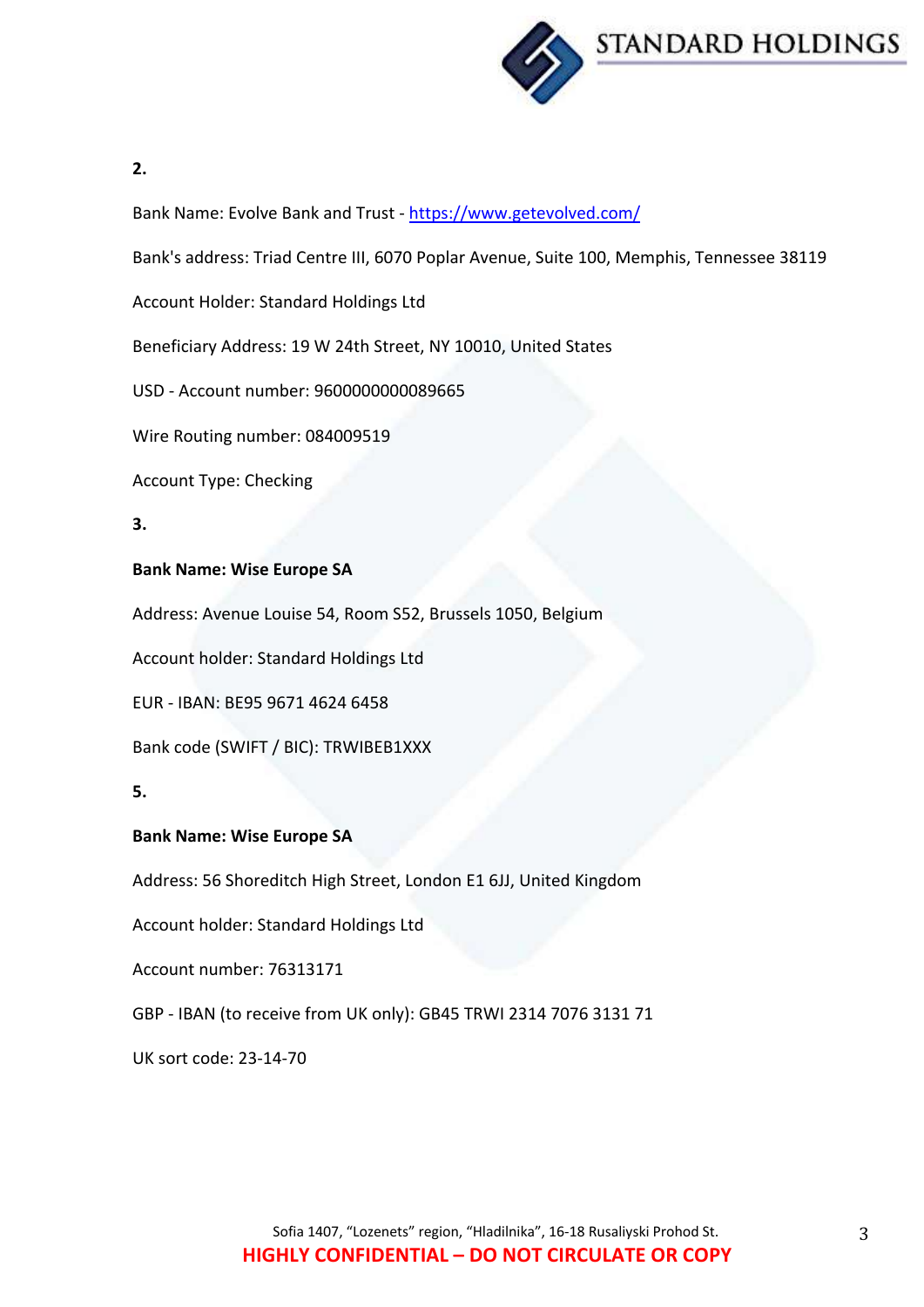**STANDARD HOLDINGS** 



PASSPORT



Sofia 1407, "Lozenets" region, "Hladilnika", 16-18 Rusaliyski Prohod St. **HIGHLY CONFIDENTIAL – DO NOT CIRCULATE OR COPY**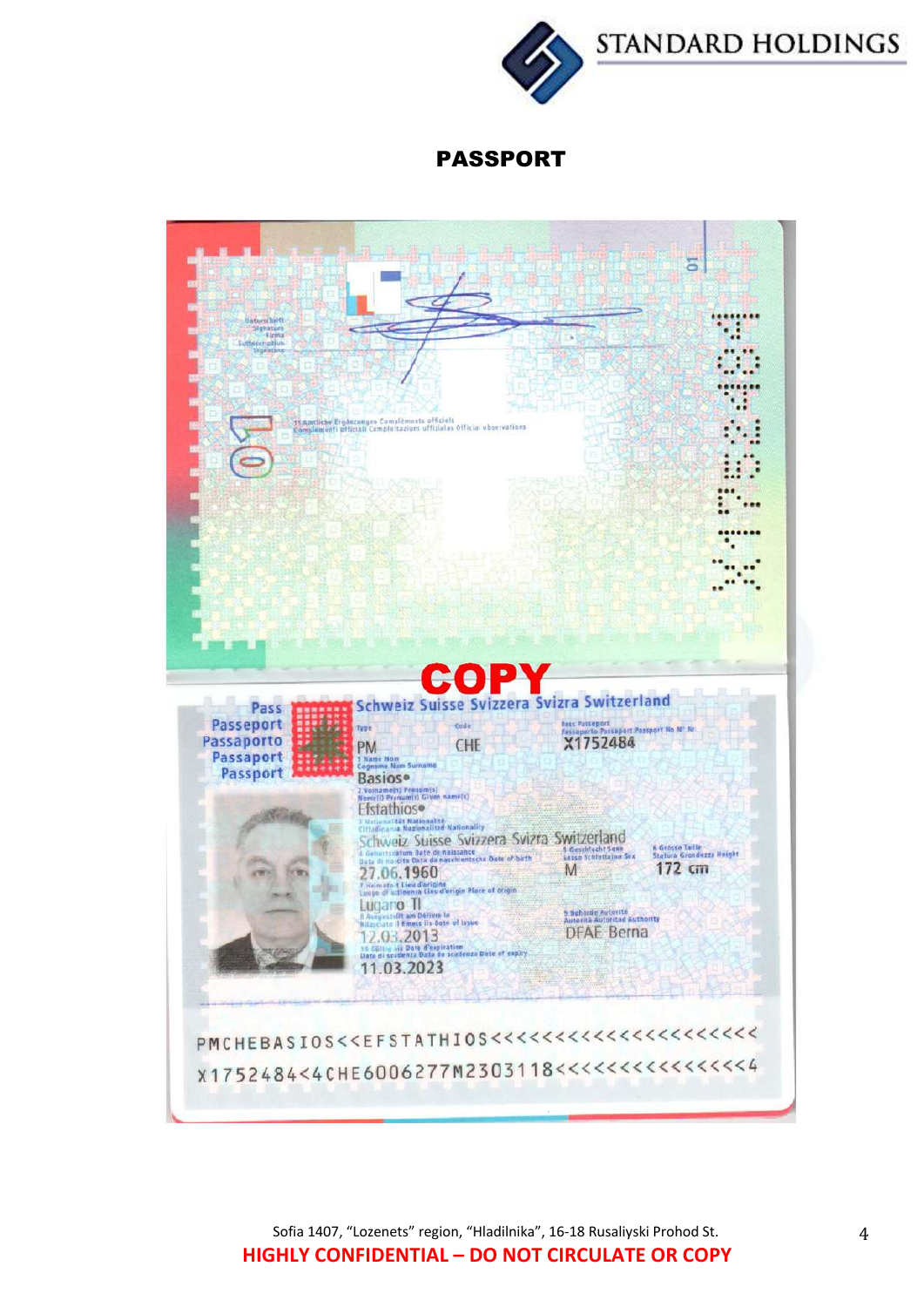



## **CERTIFICATE OF INCORPORATION**

**ИВОРА** ЕООЛ Преводаческа агенция



IVORA I td. Translation company

**Translation from Bulgarian** 

(Notional Eurbletty)<br>MINISTRY OF JUSTICE **REGISTRY AGENCY** 

1111 Sofia, 20, Elisaveta Bagryana St. www.registryagency.bg tel.: 9486 181, fax: 9486 194 office@registryagency.bg

### **CERTIFICATE**

#### Ref. No. 20191125145134/25.11.2019

The Registry agency certifies that in the Trade Registry and the NPLE registry on the file<br>of STANDARD HOLDINGS LTD., UIC 203347677, in sections "Entered Circumstances" and "Announced Deeds" the following circumstances are entered and the following deeds are announced as at 25.11.2019.

**Entered Circumstances Section General Information Division** 

Identification

1. UIC

203347677 **STANDARD HOLDINGS LTD.** 

**General Status Division** 

**Basic circumstances** 2. Name

3. Legal form

#### **STANDARD HOLDINGS**

**Single Owner Limited Liability Company** 

STANDARD HOLDINGS LTD. 4. Transliteration

5. Registered office and management address

**BULGARIA** Sofia 1407, Sofia District (Capital); Capital Municipality, Lozenets Region, Residential complex Hladilnika, 16-18 Rusaliyski Prohod

6. Subject of activity

Consultancy services and management, project funding, capital investment, development and management of projects, trade in petroleum products, delivery of material for and construction of trade and industrial projects, energy technologies, technologies for clean coal, steel, carbonyl, biodiesel and extraction. Structuring and participation in companies and/ or start-ups in the sectors of alternative technologies, energy, telecommunication, real estate, streaming content of music, entertainment and



1000 Sofia, 32 Lavele str. floor 1, office 4; tel/fax: +359 2 986 07 38 ; gsm: +359 894 553 272; e mail: info@ivora.info; http://www.ivora.info

Sofia 1407, "Lozenets" region, "Hladilnika", 16-18 Rusaliyski Prohod St. **HIGHLY CONFIDENTIAL - DO NOT CIRCULATE OR COPY**